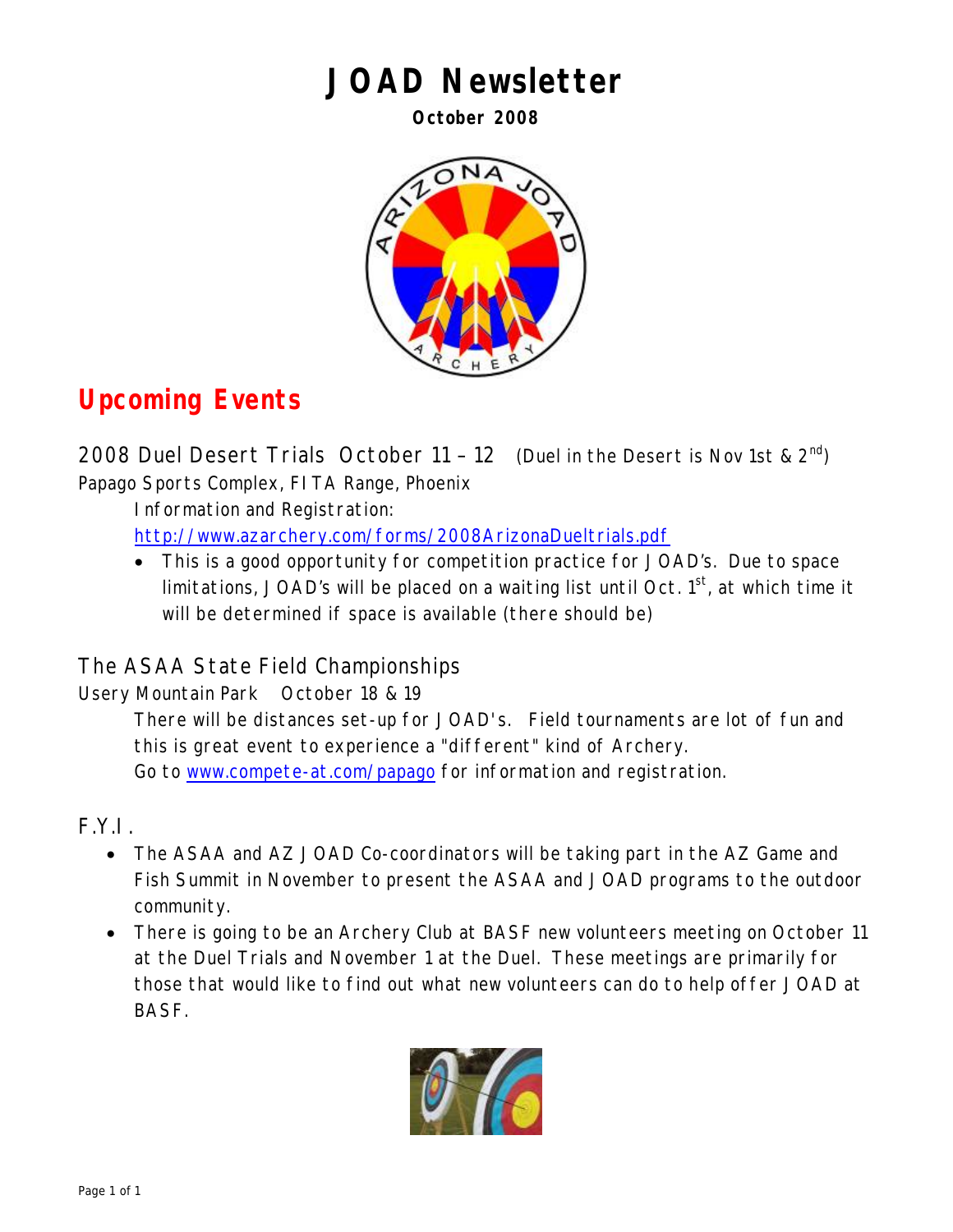

## **Kudos Corner!**

**Congratulations** to **all** the JOAD members that participated in the **2008 Adult/JOAD**  FITA 900, held on September 13<sup>th</sup>! The results are as follows:

| Cody Johnson<br>Nathan Fockler                    | Yeoman Compound Male<br><b>Yeoman Compound Male</b>                              | 852<br>836        |
|---------------------------------------------------|----------------------------------------------------------------------------------|-------------------|
| Tayla McCue                                       | <b>Bowman Compound Female</b>                                                    | 691               |
| Matthew Meza                                      | Bowman Recurve Male                                                              | 687               |
| James Rutherford<br>Adam Strigham<br>Aaron Madsen | <b>Cub Compound Male</b><br><b>Cub Compound Male</b><br><b>Cub Compound Male</b> | 872<br>864<br>755 |
| Wuteh McCurry                                     | Cub Recurve Female                                                               | 313               |
| Luis del Mundo                                    | Cub Recurve Male                                                                 | 582               |
| Karl Leclerc<br>Devin Metcalf                     | Cadet Recurve Male<br><b>Cadet Recurve Male</b>                                  | 596<br>578        |
| Kyle Pelton                                       | Junior Recurve Male                                                              | 689               |

**Thank you, PFA, for a wonderful tournament!** 

**Congratulations to all the JOAD members** that participated in the "Shut Up and Shoot" event Sept  $20^{th}$  -  $21^{st}$ .

**Thank you, Sun Devil Archery for a fun weekend!**

#### **Congratulations to all 2008 AZ World Team Members!**

Below is a listing of their names, divisions, where they are from and locations where they competed:

| Dakota Sinclair, ASU/Tempe     | 2008 World University Team | (Chinese Taipei, July) |
|--------------------------------|----------------------------|------------------------|
| Annette Gorelik, Tucson        | 2008 World University Team | (Chinese Taipei, July) |
| <b>Brady Ellison, Glendale</b> | 2008 Olympic Team          | (Beijing, August)      |
| Kari Granville, Tempe          | 2008 World Field Team      | (Wales, September)     |
| Eric Bennett, Surprise         | 2008 Paralympic Team       | (Beijing, September)   |
| Tony Don, Tucson               | 2008 Junior World Team     | (Turkey, October)      |

There is going to be a welcome back party for the World Team members at Corner Archery on October 24!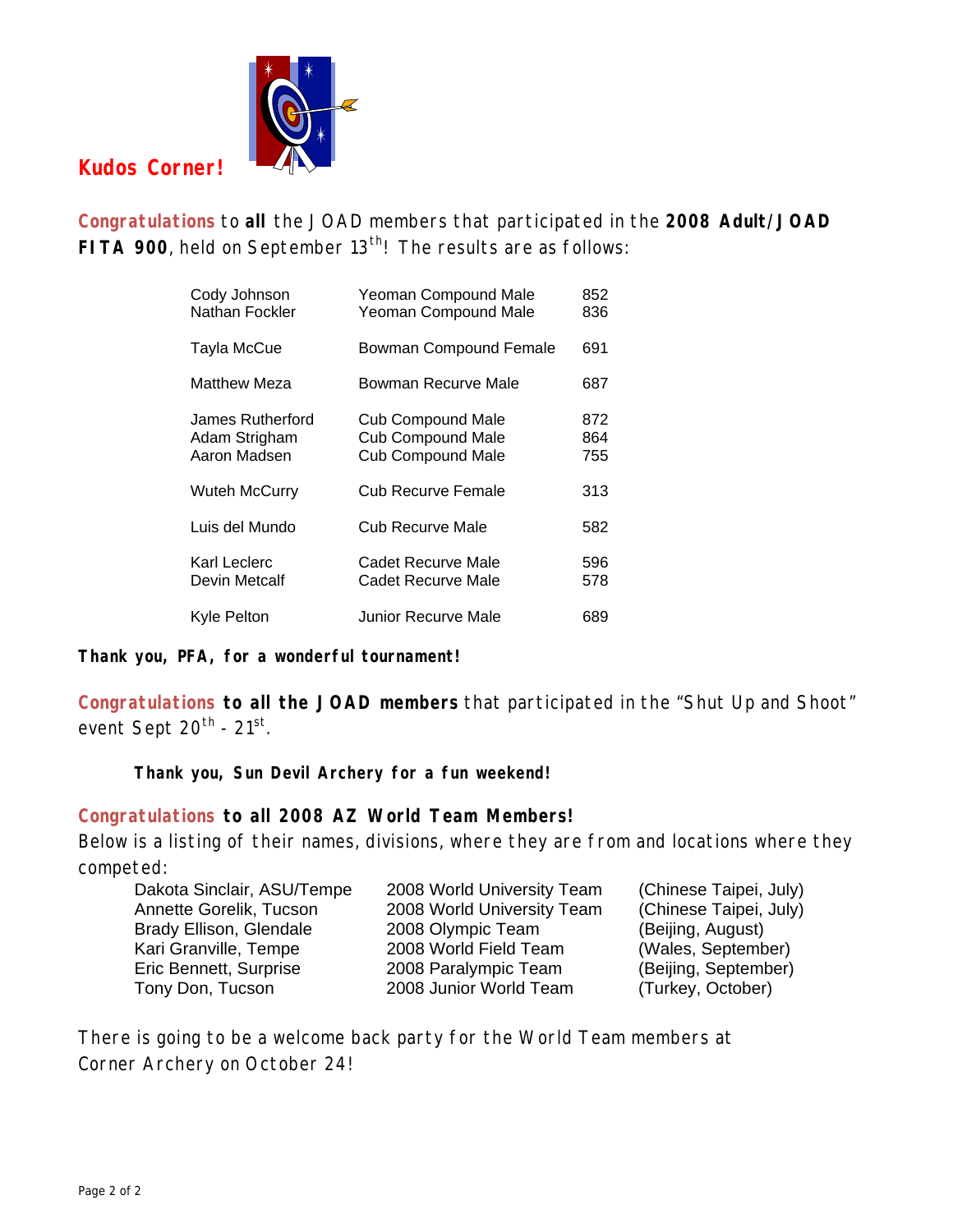### **Local Archery Clubs**

#### **Corner Kidz JOAD Club**

Corner Archery 5008 W. Northern Ave., Suite 8, Glendale, AZ Saturday morning classes 623.842.DEER(3337) Website <http://www.cornerarchery.com/CornerKids.html> Contact: Rhonda Crabtree

#### **Mesa Targeteers JOAD** Two locations:

Archery Headquarters 6401 W. Chandler Blvd., Suite A, Chandler, AZ Saturday morning classes 480.940.1814 \*\*Classes resume September 27th Instructor: Mickey Richards

Bear Mountain Sports 899 E. Southern Ave., Mesa, AZ Tuesday evening classes ongoing 480.926.7161 Instructor: Mickey Richards

#### **Papago FITA JOAD**

Papago Park, Phoenix Saturday morning classes Instructor: Mike Cullumber Website: [http://www.papagoarchery.com](http://www.papagoarchery.com/index2.html) Email [archeryinfo@papagoarchery.com](mailto:archeryinfo@papagoarchery.com)  \*\*NEW MEMBER CLASSES begin September 27, 2008\*\*

#### **Straight N Arrow North JOAD**

Ben Avery Shoot Facility – FITA range NWC of I-17 & the Carefree Highway Saturday morning classes Email: [straightnarrowjoadnorth@hotmail.com](mailto:straightnarrowjoadnorth@hotmail.com) Instructor: Heather Collins-Brunelle



**WANTED! New Club Leaders!** JOAD is growing and we need more leaders and coaches to support the growing number of youth that are interested in archery!

[http://www.azarchery.com/azjoad/main/start\\_club.htm](http://www.azarchery.com/azjoad/main/start_club.htm)